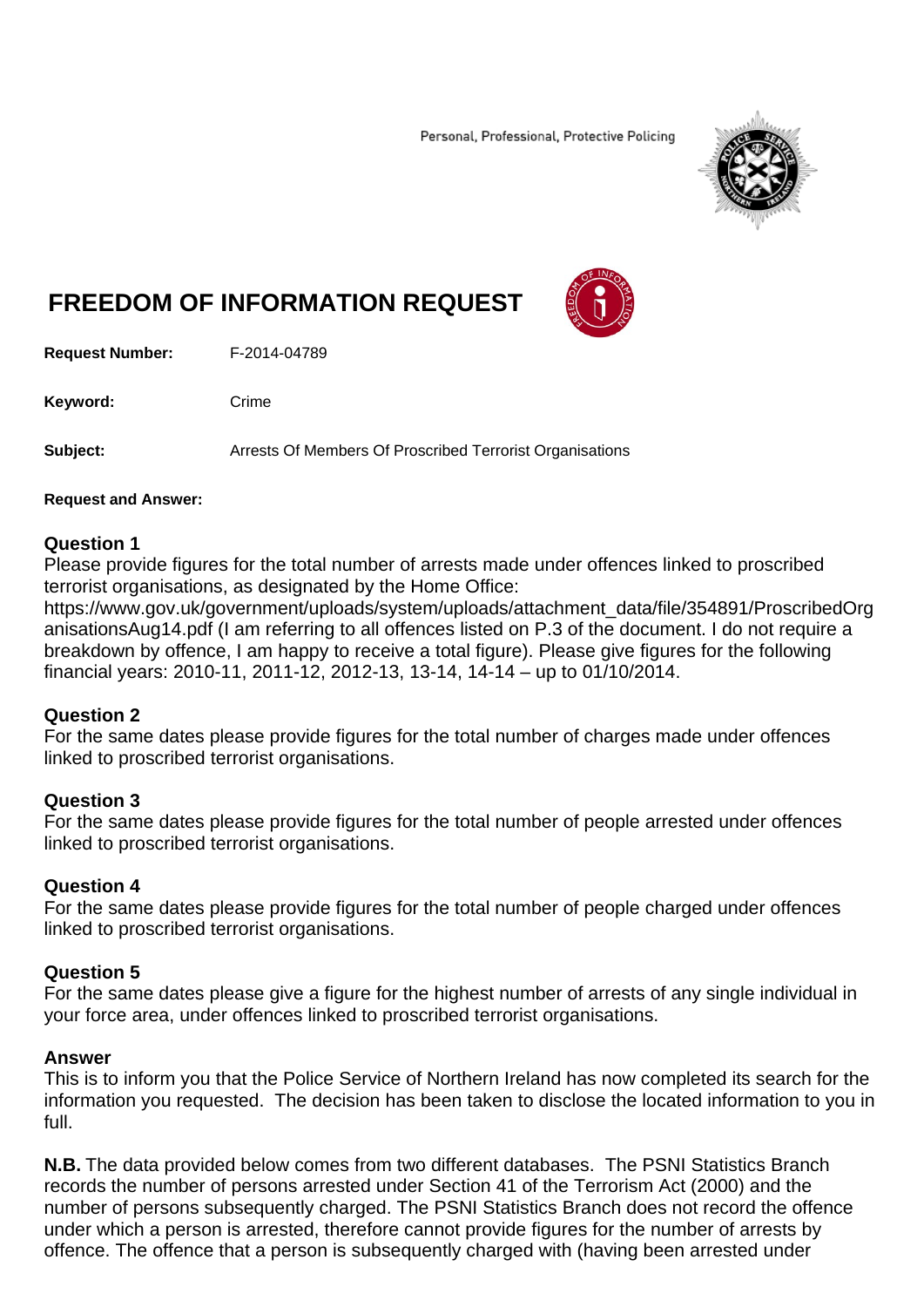Section 41 of the Terrorism Act (2000)) is recorded and the figures are provided below.

These figures are published by the Northern Ireland Office in their *Northern Ireland Terrorism Legislation: Annual Statistics* publications (which can be found by clicking on the link below. Figures for 2013/14 are published on 22nd October 2014, therefore figures provided below for 2013/14 and 2014/15 are provisional. Figures for 2014/15 are available up to 31st August 2014.

https://www.gov.uk/government/uploads/system/uploads/attachment\_data/file/365691/NI\_Terrorism Legislation Annual Statistics 2013-14 - Final.PDF

As you have requested, the figures below only relate to charges under offences as defined on page 3 of the Home Office document. There are multiple other offences (other than the Sections 11, 12 and 13 on page 3) that a person may be charged under in relation to the Terrorism Act (2000).

## **Question 1**

Please provide figures for the total number of arrests made under offences linked to proscribed terrorist organisations, as designated by the Home Office:

https://www.gov.uk/government/uploads/system/uploads/attachment\_data/file/354891/ProscribedOrg anisationsAug14.pdf

(I am referring to all offences listed on P.3 of the document. I do not require a breakdown by offence, I am happy to receive a total figure). Please give figures for the following financial years: 2010-11, 2011-12, 2012-13, 13-14, 14-14 – up to 01/10/2014.

## **Answer**

These figures are not recorded by PSNI Statistics Branch by offence and we can only provide the total number of persons arrested under Section 41 of the Terrorism Act (2000). This data can be found at the following link:

http://www.psni.police.uk/index/updates/updates\_statistics/updates\_security\_situation\_statistics.htm

However, using a different database and searching for offences containing the words 'terrorism act' and '2000' combined with 'section 11', 'section 12' and 'section 13' the PSNI can confirm that there were 3 people arrested. The data was retrieved from a live recording system and may be subject to change. It is reliant on the data being input onto the system in such a way as to retrieve the information you are seeking.

## **Question 2**

For the same dates please provide figures for the total number of charges made under offences linked to proscribed terrorist organisations.

## **Answer**

|          | Total number of charges made<br>under offences linked to proscribed<br>terrorist organisations*** |
|----------|---------------------------------------------------------------------------------------------------|
| 2010/11  |                                                                                                   |
| 2011/12  | 6                                                                                                 |
| 2012/13  | 12                                                                                                |
| 2013/14* | 5                                                                                                 |
| 2014/15* | 5                                                                                                 |

## **N.B.**

\* Figures are provisional

\*\* Figures are provisional and cover the period  $1<sup>st</sup>$  April 2014 – 31 $<sup>st</sup>$  August 2014</sup>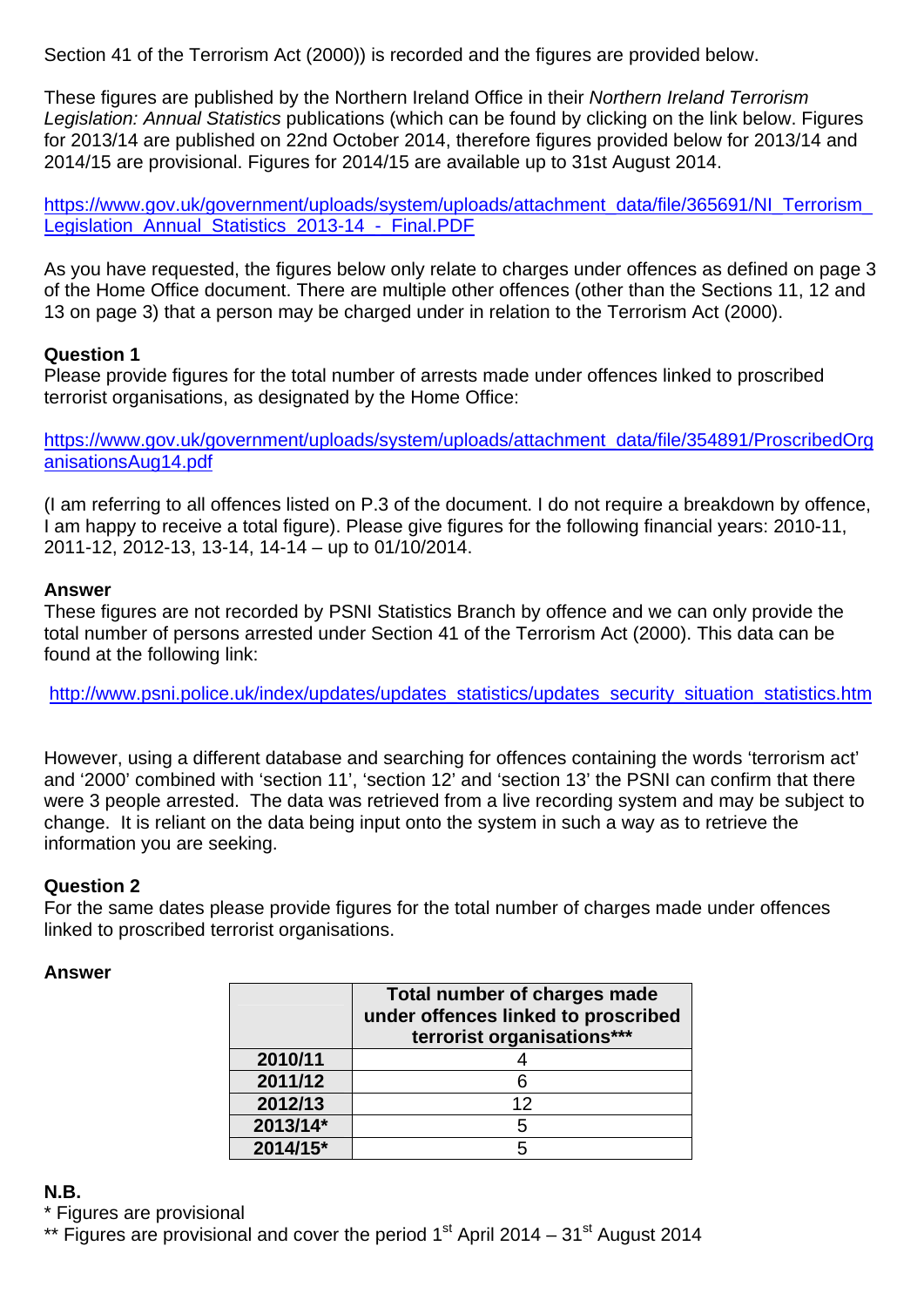\*\*\* As designated by the Home Office on page 3 of the following document:

https://www.gov.uk/government/uploads/system/uploads/attachment\_data/file/354891/ProscribedOrg anisationsAug14.pdf

**Note:** Statistics refer to charges brought against a person after the original period of detention (including extensions). Any subsequent charges, additions, deletions to the original charges are not included.

## **Question 3**

For the same dates please provide figures for the total number of people arrested under offences linked to proscribed terrorist organisations.

## **Answer**

Please note that the figures provided are from a different database and were retrieved by searching for offences containing the words 'terrorism act' and '2000' combined with 'section 11', 'section 12' and 'section 13'.

Using the search criteria as described above there were 3 people arrested under sections 11, 12 and 13 of the Terrorism Act 2000.

## **Question 4**

For the same dates please provide figures for the total number of people charged under offences linked to proscribed terrorist organisations.

|           | Total number of persons charged<br>under offences linked to proscribed<br>terrorist organisations*** |
|-----------|------------------------------------------------------------------------------------------------------|
| 2010/11   |                                                                                                      |
| 2011/12   |                                                                                                      |
| 2012/13   |                                                                                                      |
| 2013/14*  | 5                                                                                                    |
| 2014/15** |                                                                                                      |

#### **Answer**

# **N.B.**

\* Figures are provisional

\*\* Figures are provisional and cover the period  $1<sup>st</sup>$  April 2014 – 31 $<sup>st</sup>$  August 2014</sup>

\*\*\* As designated by the Home Office on page 3 of the following document:

https://www.gov.uk/government/uploads/system/uploads/attachment\_data/file/354891/ProscribedOrg anisationsAug14.pdf

**Note:** statistics refer to charges brought against a person after the original period of detention (including extensions). Any subsequent charges, additions, deletions to the original charges are not included.

# **Question 5**

For the same dates please give a figure for the highest number of arrests of any single individual in your force area, under offences linked to proscribed terrorist organisations.

## **Answer**

During the period of your request no individual was arrested more than once under the offences you have requested.

**N.B.** Please note that the figures provided were retrieved by searching for offences containing the